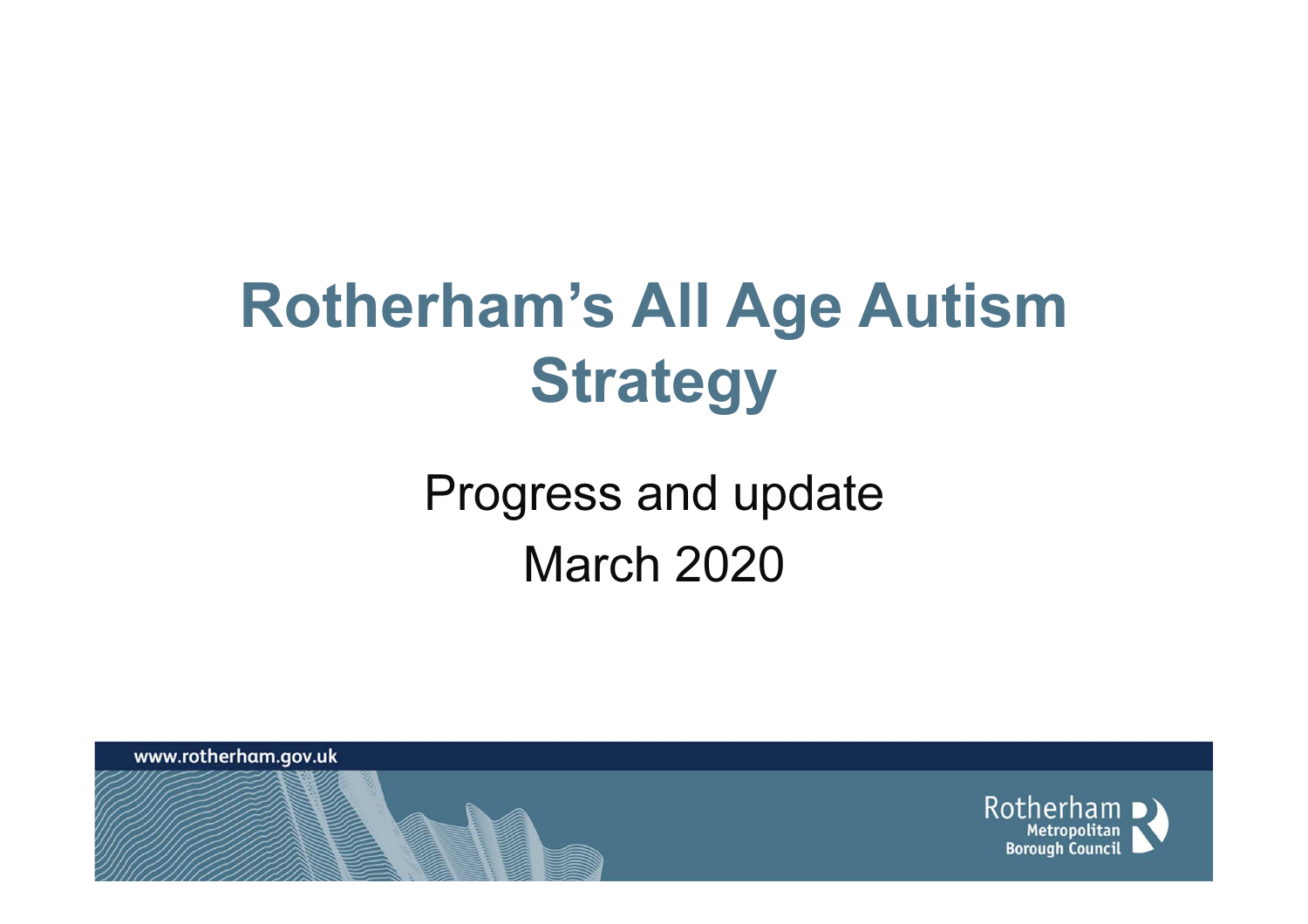#### Our vision

To work towards making Rotherham an autism friendly place to live. This means a place where you can get a timely diagnosis with support, meet professionals with a good understanding of autism, find services, organisations and employers that make reasonable adjustments when required, where people can feel safe, have aspirations and fulfil their potential, and become a full members of the local community.







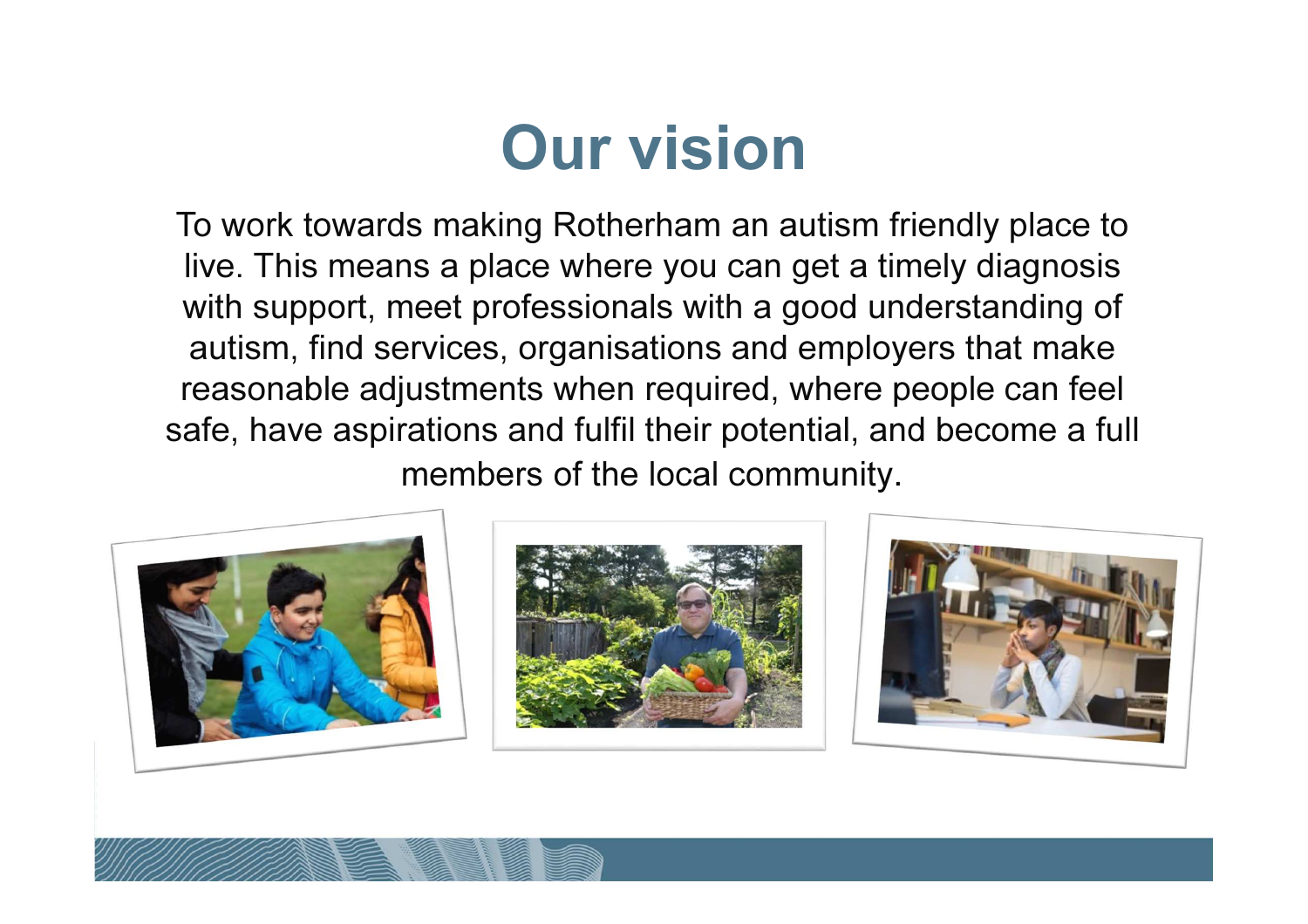# Key Activity– Children and Young People

- Working with partners, our voluntary organisations and community groups we have identified five priority areas on which to focus our implementation plan. Some examples of the operational activity that is underway are:
	- A digital diagnostic pathway has been commissioned from Healios who will support local CAMHS service.
	- Planning is underway to re-design our C&YP pathway in 20-21
	- Education settings have engaged in training. Iicensed by Autis Education settings have engaged in training, licensed by Autism Education Trust
	- New specialist education places have been created, at primary and secondary, for children with Autism
	- – Rotherham Opportunities College offers local post-19 education provision
	- Project S Project Search offers supported internships
	- Rotherham Parent Carers Forum are commissioned by Rotherham CCG to offer regular drop-in sessions to support families on the diagnostic pathway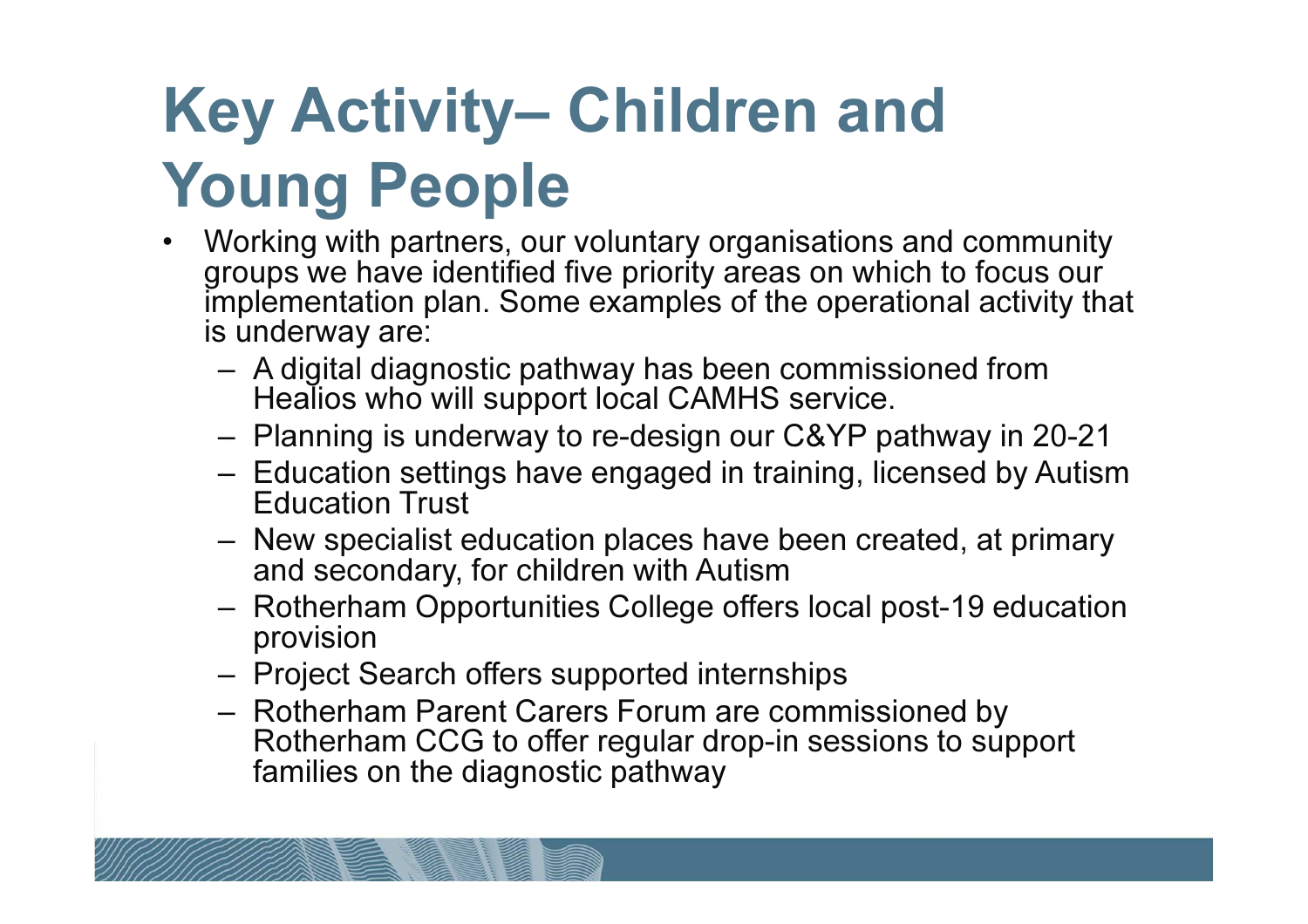#### Key Activity Area's– Adults

- $\bullet$  Planning to introduce a Rotherham based adult diagnostic and post diagnostic service from Q1 2020/21
- Will maintain existing capacity in Sheffield service for one year to ensure waiting list is managed.
- Launched Autism Alert Card this was done in partnership between SYP, Police and Crime Commissioner, the Council, NHS and Rotherham NAS.
- Parent Carer Forum and VOICE co-char the Autism Partnership Board

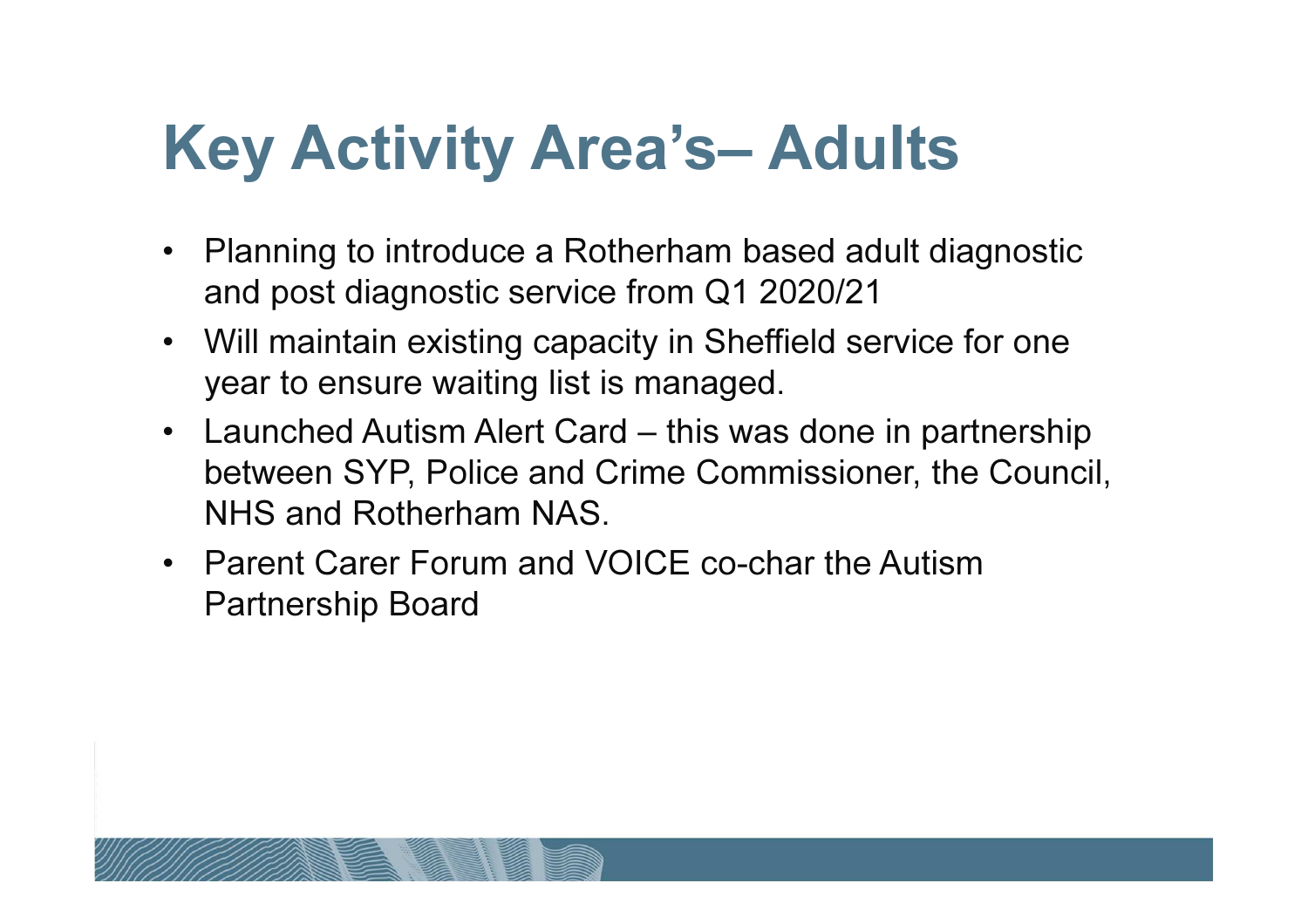#### Priority 1: Starting well

All Rotherham's autistic children and young people are healthy and safe from harm.

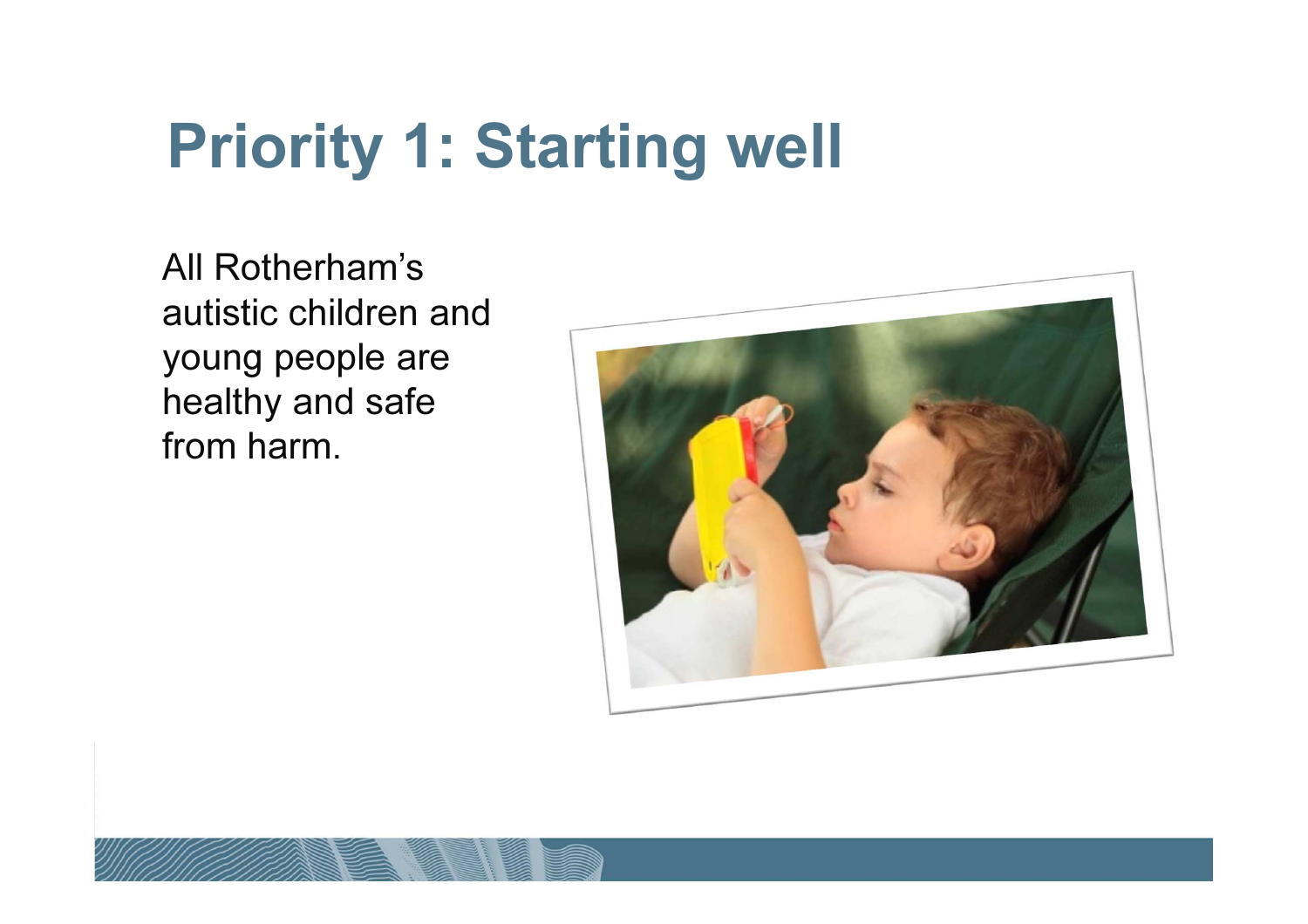### Priority 2: Developing well

All Rotherham's autistic children and young people start school ready to learn for life.

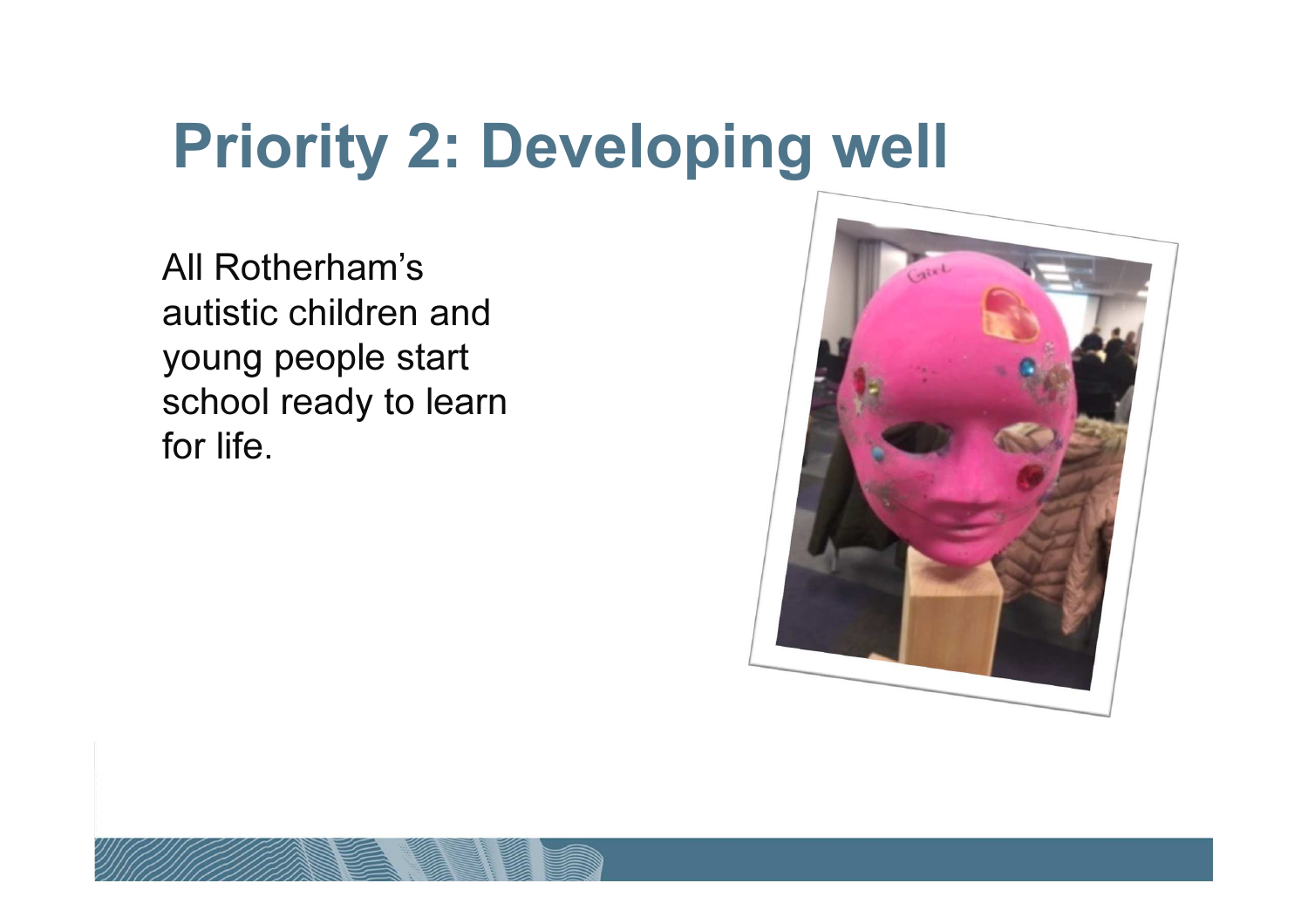### Priority 3: Moving on well to independence



All Rotherham's autistic children and young people are ready for the world of work.

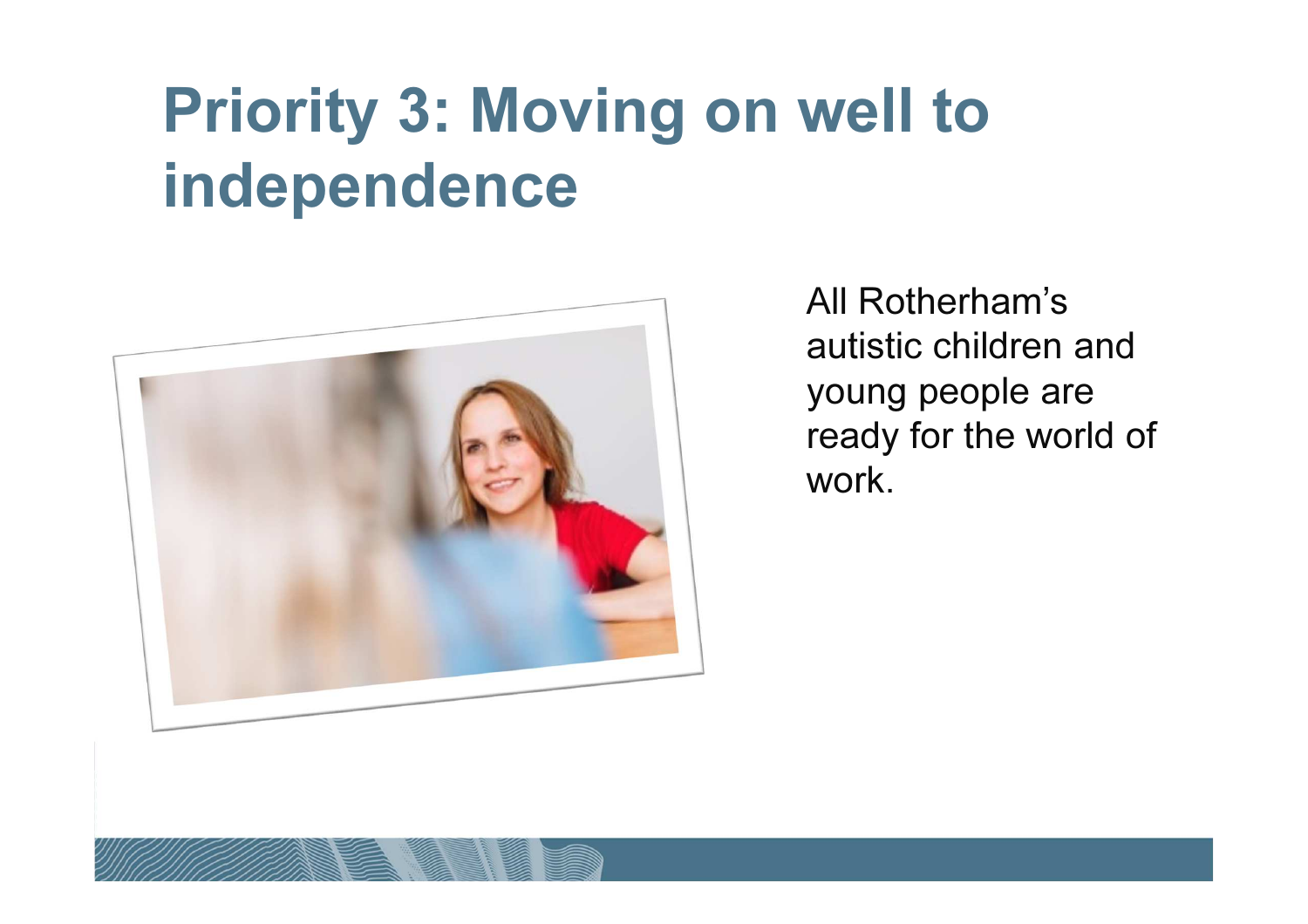### Priority 4: Living well

Autistic adults living in Rotherham will get the right support when needed.

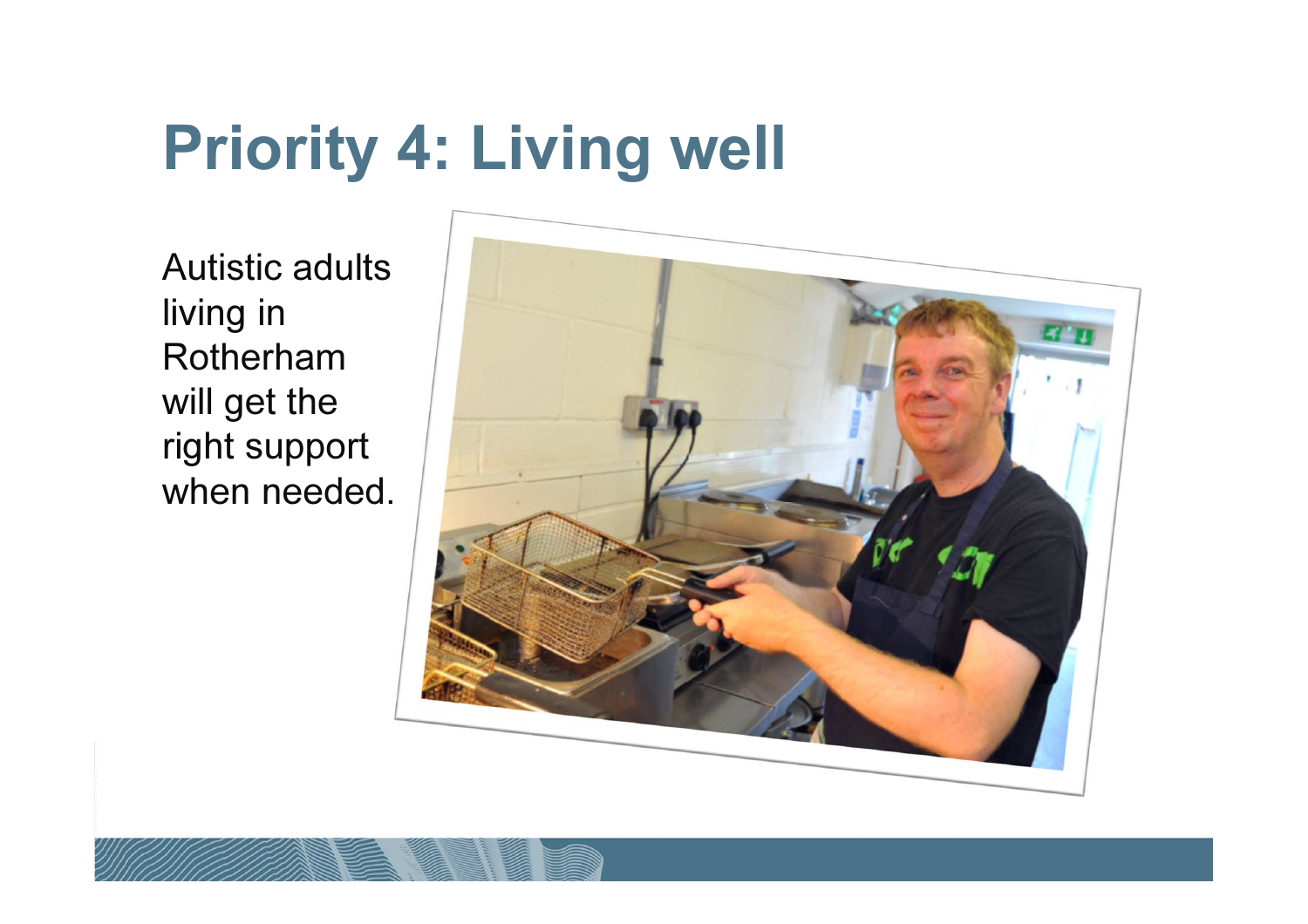#### Priority 5: Ageing well



Autistic adults living in Rotherham will be better supported as they grow old.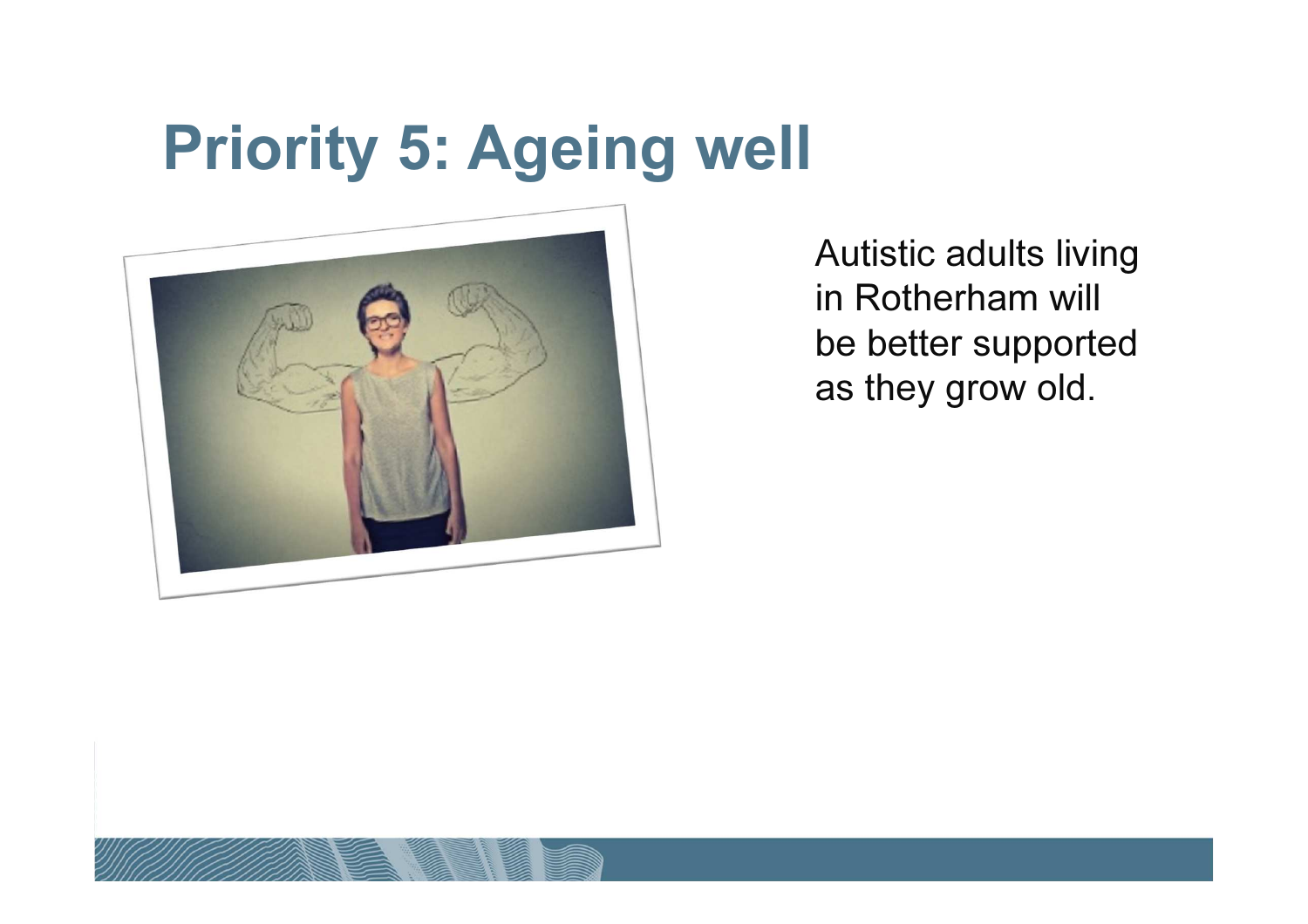### Transforming Care

- Since 2015, Rotherham has been working on a national programme with Sheffield, Doncaster and North Lincolnshire to reduce the numbers of people with a learning disability who are detained in specialist hospitals – Transforming Care.
- Rotherham currently has 8 people detained in specialist hospitals - 4 people in hospital beds commissioned by Rotherham CCG and 4 people in hospital beds commissioned by NHS England.
- Rotherham has successfully discharged 5 people back into the community over the last 2 years.
- • Rotherham will discharge a further 4 people in 2020/21. The population has changed in that 3 people have autism and not a learning disability. A specialised housing and care support offer is required and this has taken time to develop.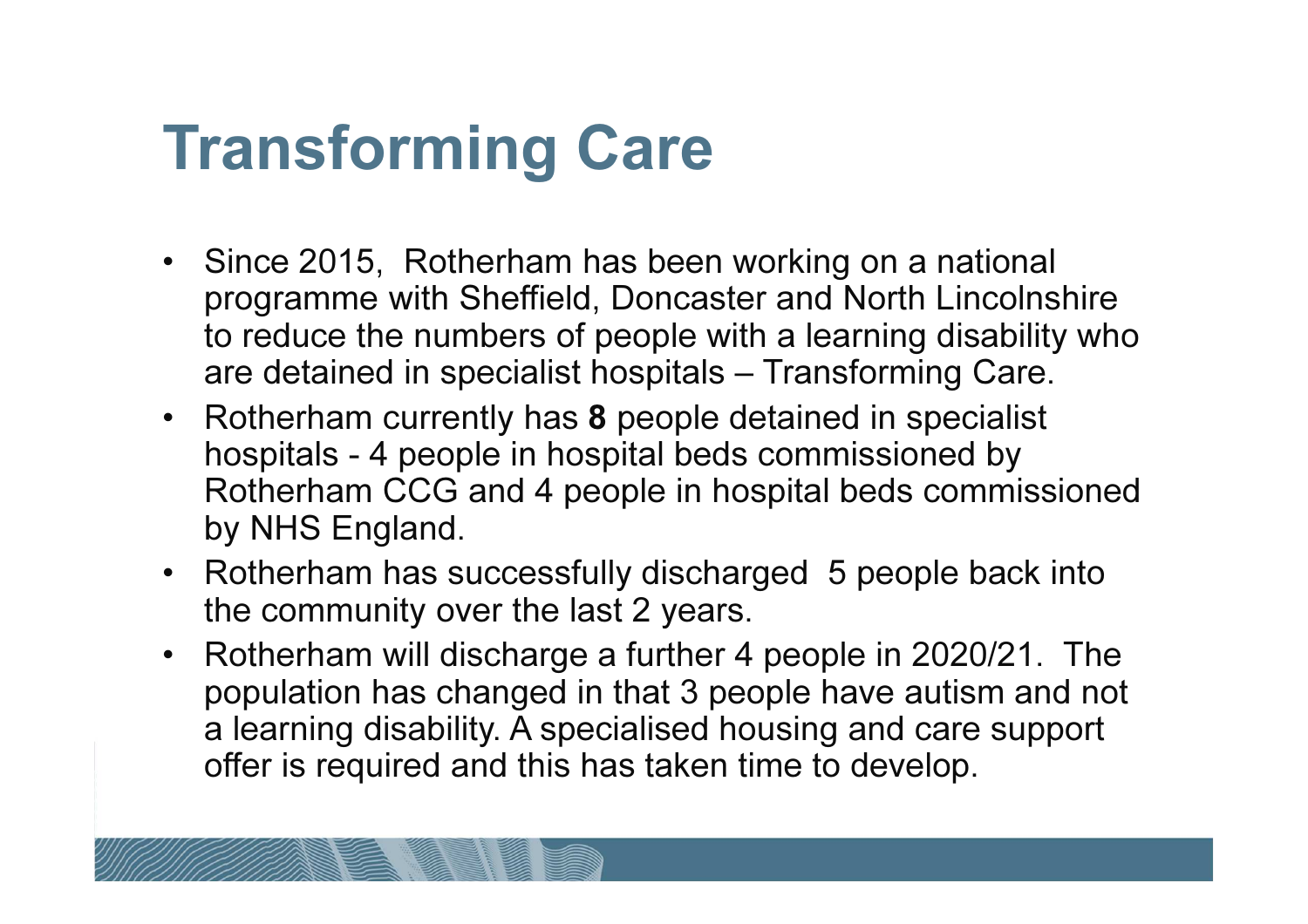#### Success stories

Scott is a 46-year-old man with autism who had been attending a day centre and is now following his passion for cooking, working in the kitchen at a local play centre. "It's more enjoyable because I can choose what I do"

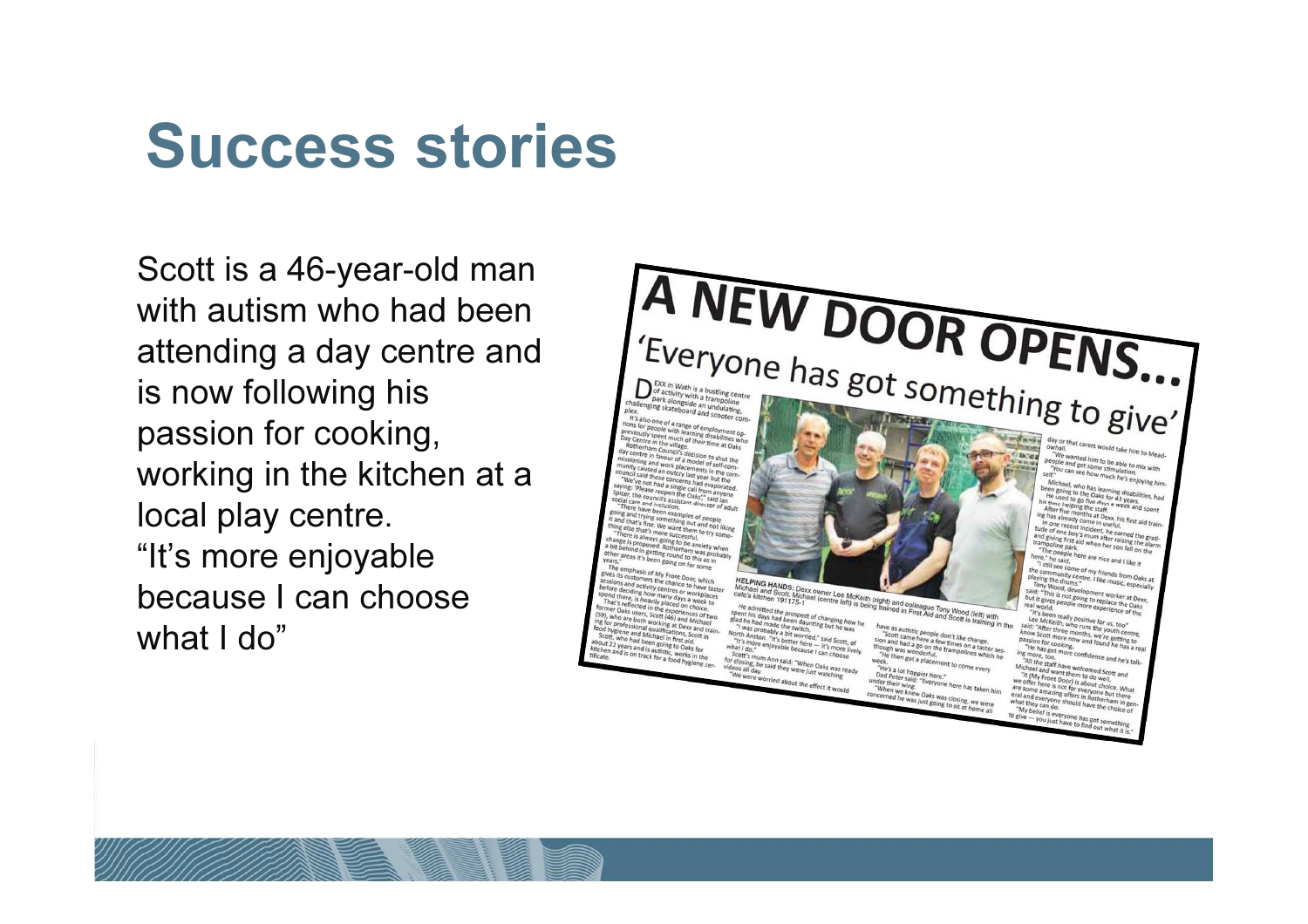#### Autism Alert Card

Rotherham Council, South Yorkshire Police and Rotherham CCG have worked together to develop the Autism Alert Card.

This will ensure the needs of autistic people are known by the police and criminal justice system. Previously a significant gap.



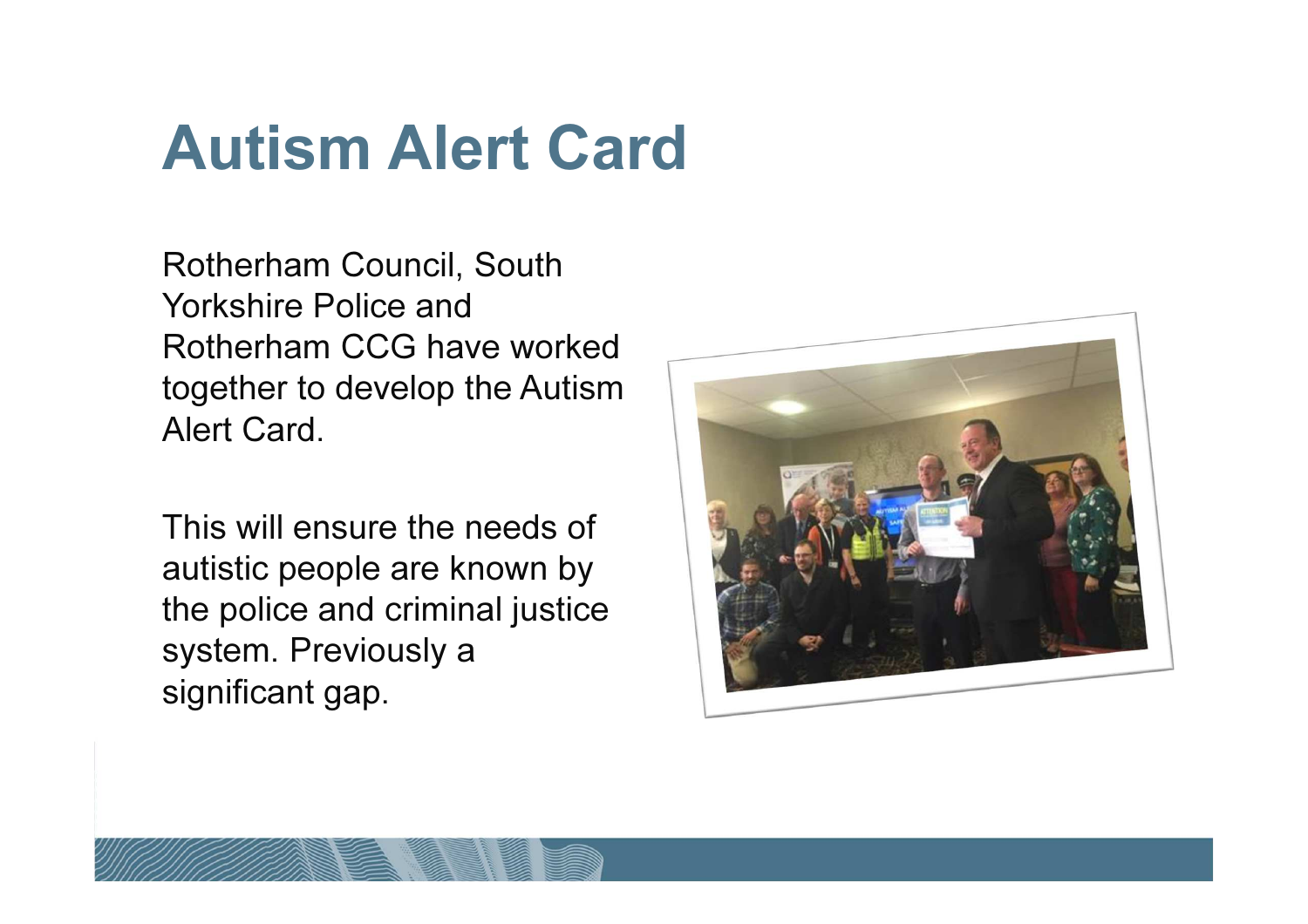### Ongoing challenges

- Supporting services and the community to be open to support people with autism: for the community to celebrateneurodiversity.
- $\bullet$  Diagnosis and post diagnostic offer for Children and Young People and Adults.
- Rotherham CCG and RDaSH are working to create 'all age' solutions to address the diagnosis waiting list issues and develop a local post diagnostic offer for adults.
- Ensuring that the right support is available and is cost effective.